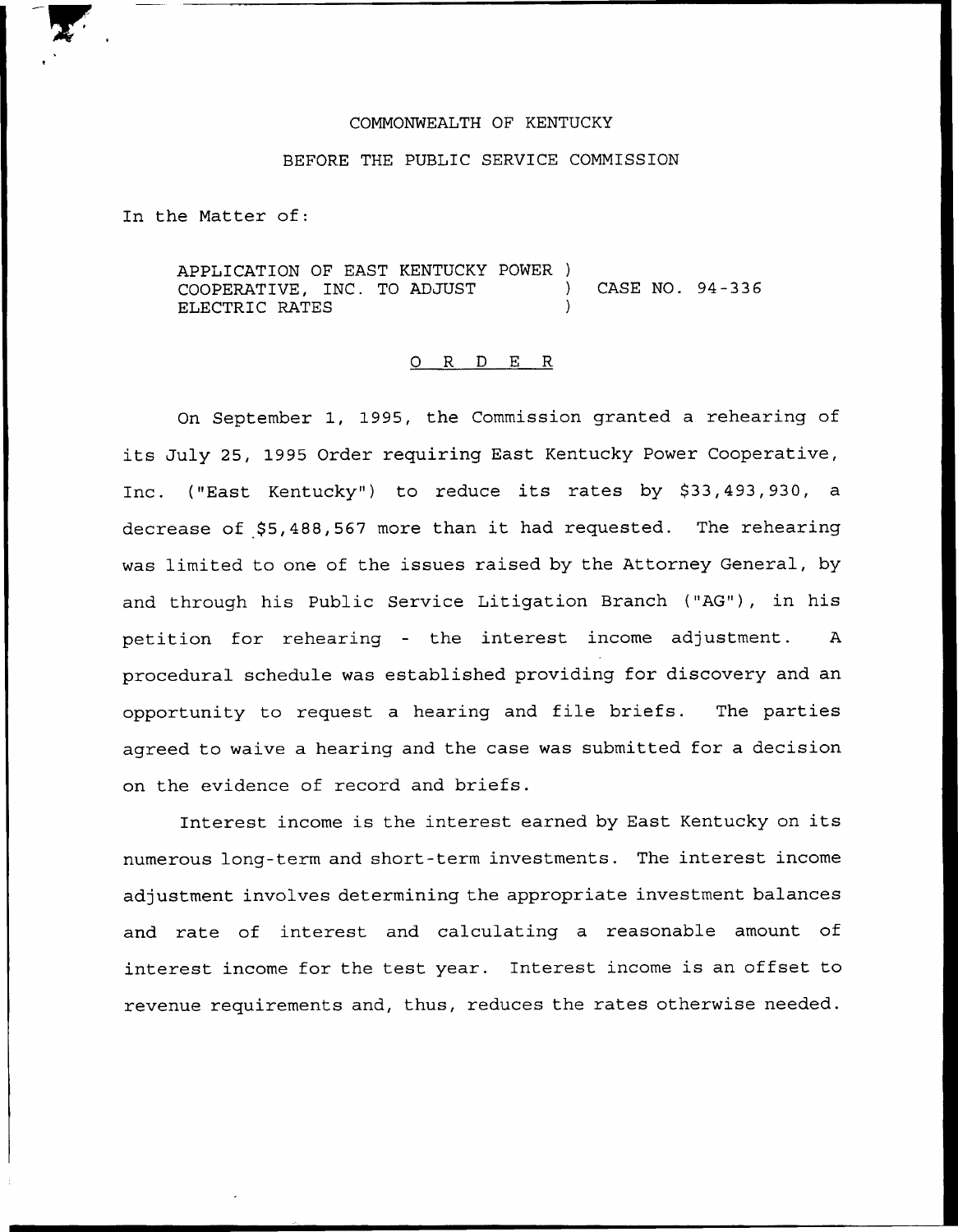#### POSITIONS

The AG limited his analysis to the short-term investments and the appropriate interest rate to be applied thereto. The AG recommended that the short-term investment balances and interest rates as of December 31, 1994 be used in determining the appropriate level of interest income.<sup>1</sup> In addition, the AG recommended that the short-term investment balances be increased to recognize long-term loan funds East Kentucky would receive due to its construction of three combustion turbines ("CTs").<sup>2</sup> The AG claimed East Kentucky would reap <sup>a</sup> windfall from ratepayers if some amount of CT loan funds were not included in the short-term investment balances. The AG argued that the adoption of these recommendations is consistent with other adjustments adopted by the Commission in the July 25, 1995 Order. The AG recommended that the interest income be increased by \$4,304,979 over the amount determined in the July 25, 1995 Order.

East Kentucky expressed agreement with the Commission's practice of updating interest rates for both interest expense and interest income. Noting that it had provided the interest rates in effect as of January 1, 1995, East Kentucky recommended the use of those rates. $3$ 

3 East Kentucky Rehearing Brief, at 2.

 $\mathbf{1}$ AG Rehearing Brief, at 2.

Id., at 3. The AG offered three alternative recommendations which incorporated long-term loan funds related to the CT construction. The AG's preferred alternative was based on his original adjustment shown in DeWard Direct Testimony, Schedule 20.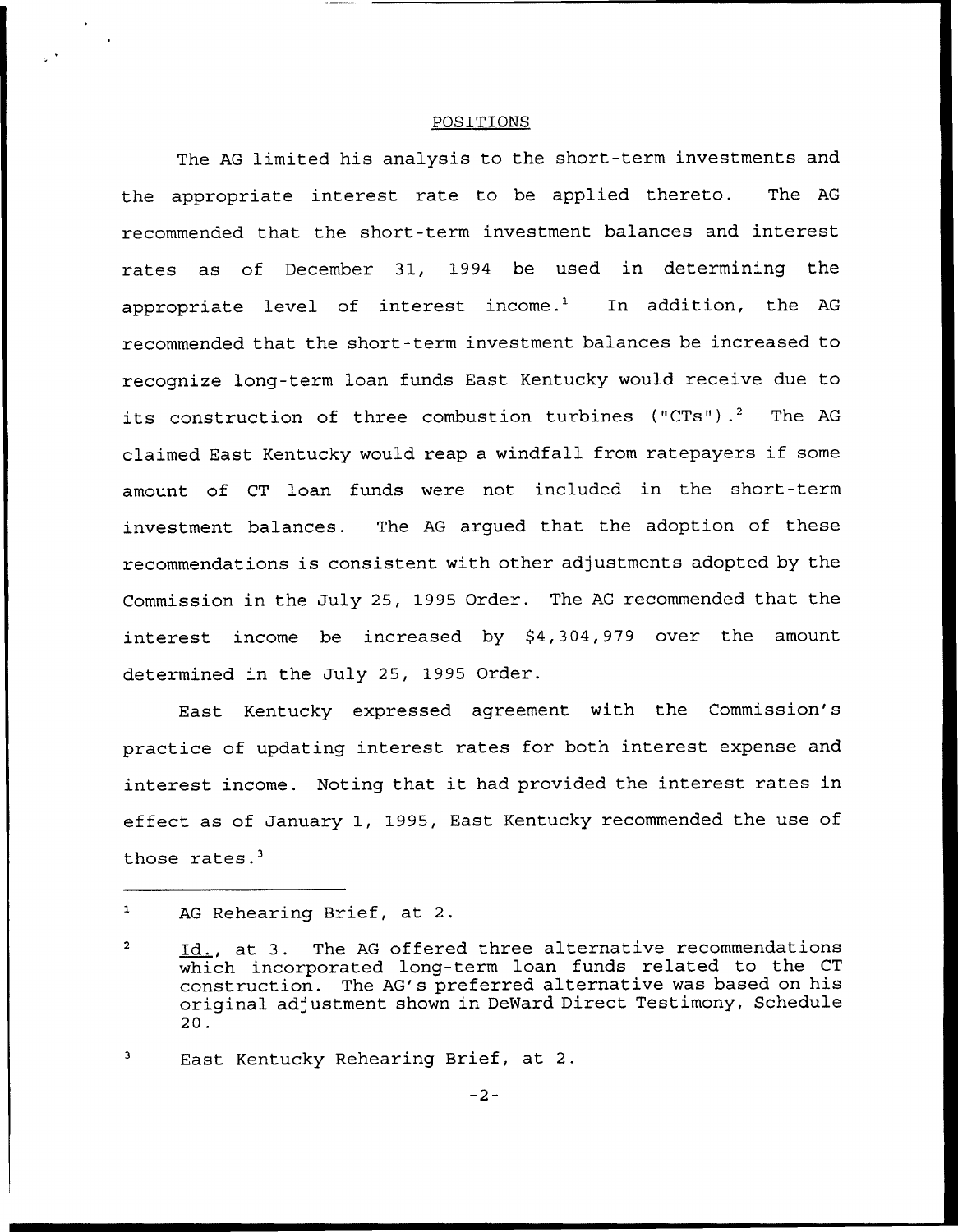East Kentucky supported the use of test-year-end balances to calculate interest income, except for short-term investments and certain bond funds associated with its debt service reserve funds. For these accounts, it advocated the use of normalized balances which adjusted for (1) significant fluctuations experienced during the test year, (2) funds used for the restructuring of Federal Financing Bank ("FFB") debt on January 3, 1994, and (3) scheduled debt retirements and construction expenditures made during 1994 and 1995.4 East Kentucky stated that, if the Commission did not agree that the proposed normalized balances were proper, the test-yearend balance for short-term investments should be reduced by amounts associated with the January 3, 1994 FFB debt restructuring and the bond funds should be reduced to remove gains booked during the test year.<sup>5</sup> Further, East Kentucky conceded the reasonableness of the AG's request to include the test-year-end balance of CT construction work in progress ("CNIP") in the short-term investments balance.<sup>6</sup> If all of East Kentucky's adjustments were adopted, interest income would be increased by \$1,004,206 over the amount determined in the July 25, 1995 Order.

The Kentucky Industrial Utility Customers intervened in this case, but neither propounded rehearing data requests nor filed a rehearing brief.

 $-3-$ 

Id., at <sup>3</sup> and 5.

<sup>5</sup> Id.

<sup>6</sup> Id., at 4.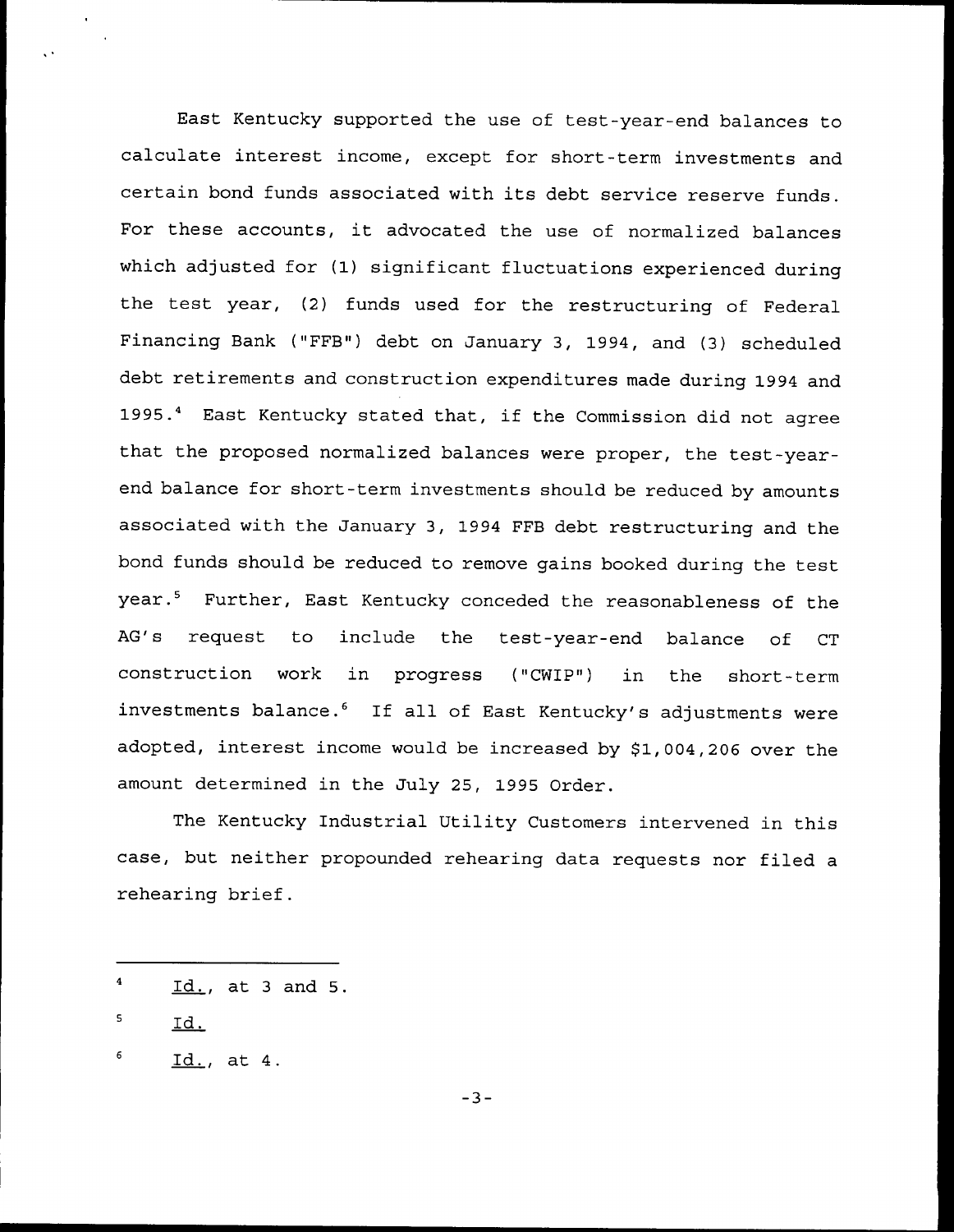#### ANALYSIS

In the July 25, 1995 Order, the Commission accepted a historic test period ending December 31, 1993 and post-test-year adjustments to include the CTs, facilities constructed to serve Gallatin Steel Company, and 12 other adjustments agreed to by East Kentucky and the AG. The Commission stated that it was "not abandoning traditional rate-making concepts associated with the historic test period, but is recognizing the unique circumstances in this case."<sup>7</sup> One of the well-established rate-making concepts applied in this case is the matching principle, which requires that all revenues, expenses, rate base, and capital items reflect the same time period. Given the acceptance of a modified historic test period, the Commission has applied the matching principle as consistently as possible in reviewing the rehearing issue.

In varying degrees, both the AG's and East Kentucky's positions are inconsistent with the matching principle. The acceptance of a modified historic test period did not result in the updating of all rate case item balances to some date long after the test-year end. Consequently, the AG's proposal to update the short-term investment balances to December 31, 1994 is inappropriate. The adjustment to interest income originally proposed by the AG was rejected for violating the matching principle,<sup>8</sup> and nothing presented on rehearing has persuaded the Commission to modify that decision. Based on the matching

Id., at 9.

 $-4-$ 

July 25, 1995 Order, at 5.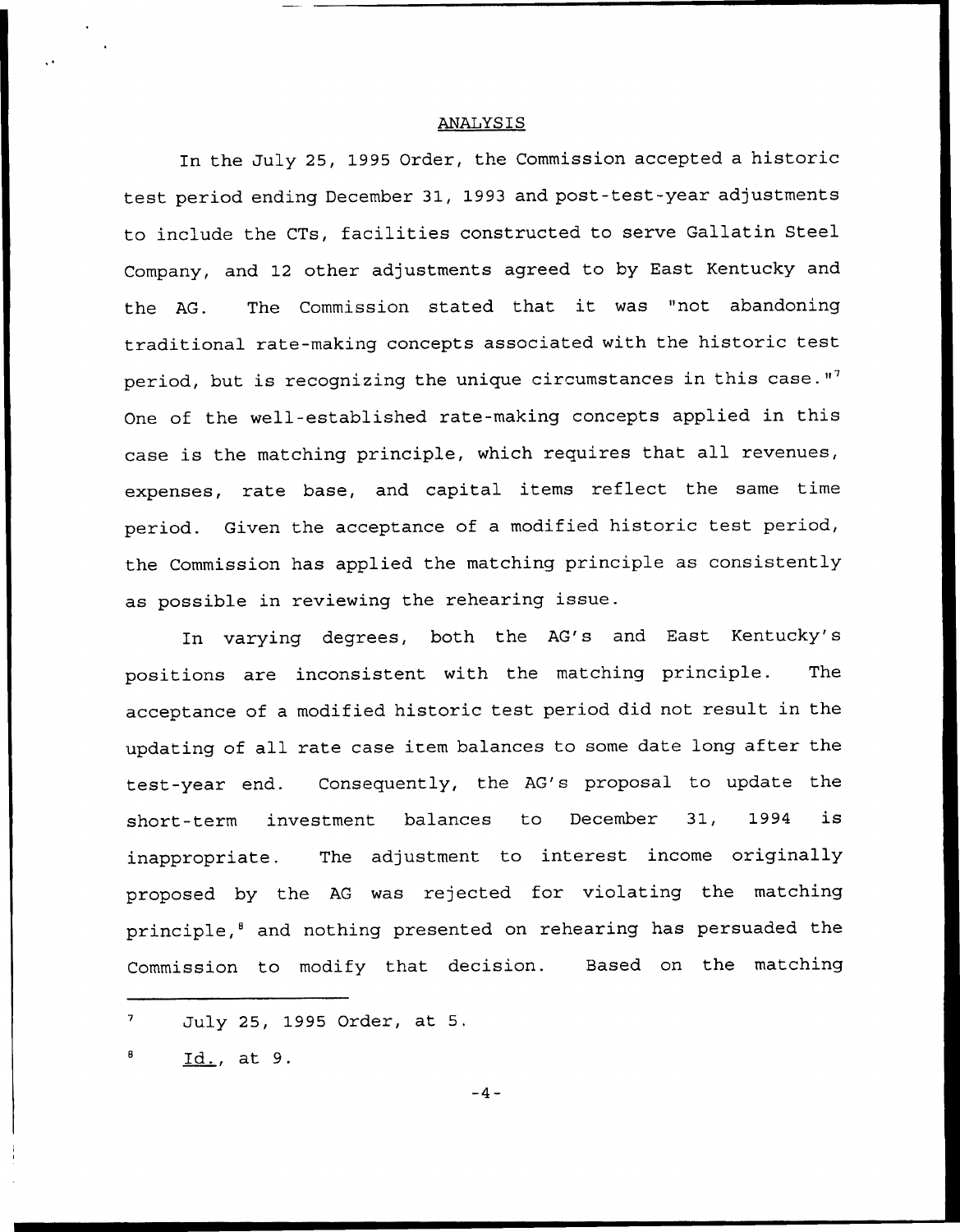principle, East Kentucky's proposal to recognize the impact of events occurring during 1994 and 1995 is also inappropriate. However, because the Commission accepted adjustments to East Kentucky's outstanding long-term debt to reflect the January 3, 1994 FFB restructuring and the additional debt associated with the CTs, it will be necessary under the matching principle to recognize corresponding adjustments to East Kentucky's short-term investment balances.

The AG's claim of a potential East Kentucky windfall is unfounded. The Commission's establishment, in the July 25, 1995 Order, of a temporary credit mechanism in the fuel adjustment clause will remove the impact of the CT debt from East Kentucky's current rates $9$  and preclude any windfall.

In addition to violating the matching principle, East Kentucky's current proposal for the short-term investment and bond fund balances is inconsistent with its prior testimony. East Kentucky previously testified that:

EKPC's [sic] believes only test year end balances on debt for interest expense computations, and test year end balances on investments for interest income computations should be permitted, along with advances on debt for the combustion turbines."

East Kentucky now attempts to modify that position to permit the use of normalized balances.<sup>11</sup> The Commission finds East Kentucky's

 $11$ Response to the AG's September 21, 1995 Data Request, Item 6.

<sup>9</sup> September 1, 1995 Order, at <sup>6</sup> and 7.

<sup>10</sup> Eames Rebuttal Testimony, filed March 28, 1995, at 3.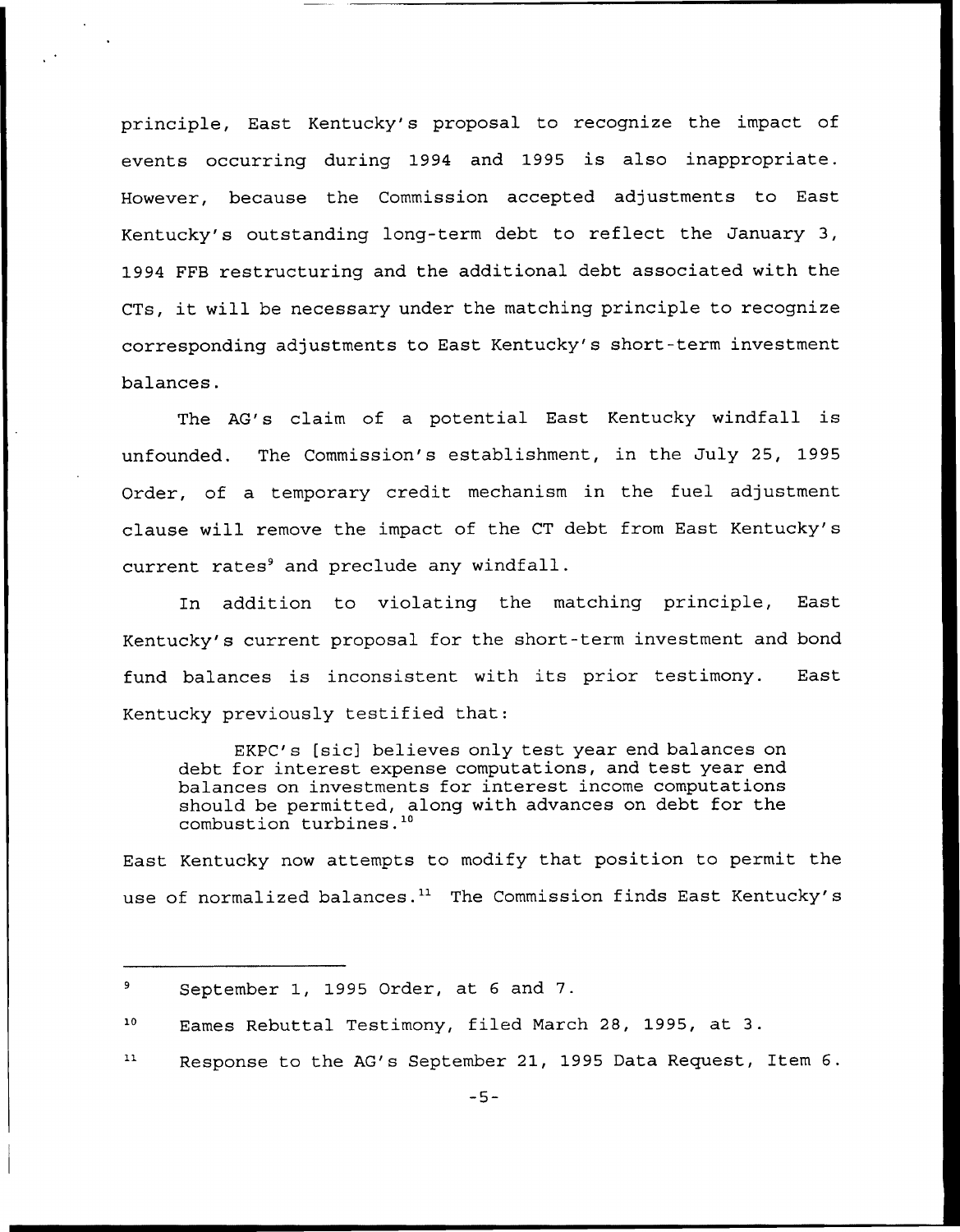prior position to still be correct and, therefore, these two account balances should not be normalized.

# CONCLUSIONS

The Commission finds that the interest income adjustment as calculated in the July 25, 1995 Order should be modified. The reduction to the short-term investment balances for the nonrecurring gain on the sale of investments was incorrect and should be reversed. With the exception of the short-term investments, all balances used to calculate the level of interest income should be as of the December 31, 1993 test-year end. For short-term investments, the test-year-end balance should be increased by the total CT CWIP balance as of test-year end, $^{12}$  and reduced by the January 3, 1994 FFB debt restructuring transactions." To be consistent with the adjustment to interest expense, the Commission also finds it appropriate to use the interest rates as of January 1, 1995 to compute the adjustment. As shown in Appendix <sup>C</sup> to this Order, the Commission has determined East Kentucky's interest income should be \$7,826,153, an increase of \$2,679,260 over the amount contained in the July 25, 1995 Order.

 $12$ Total CT CWIP includes generation and transmission substation and lines. See Application Exhibit Z, page 1 of 39.

<sup>13</sup> The January 3, 1994 FFB debt restructuring transactions were: (1} the early debt payment, which was recognized in the July 25, 1995 Order; (2} the prepayment penalties related to the early debt payment; and (3) the repricing premiums paid by East Kentucky to refinance <sup>a</sup> portion of its outstanding FFB debt.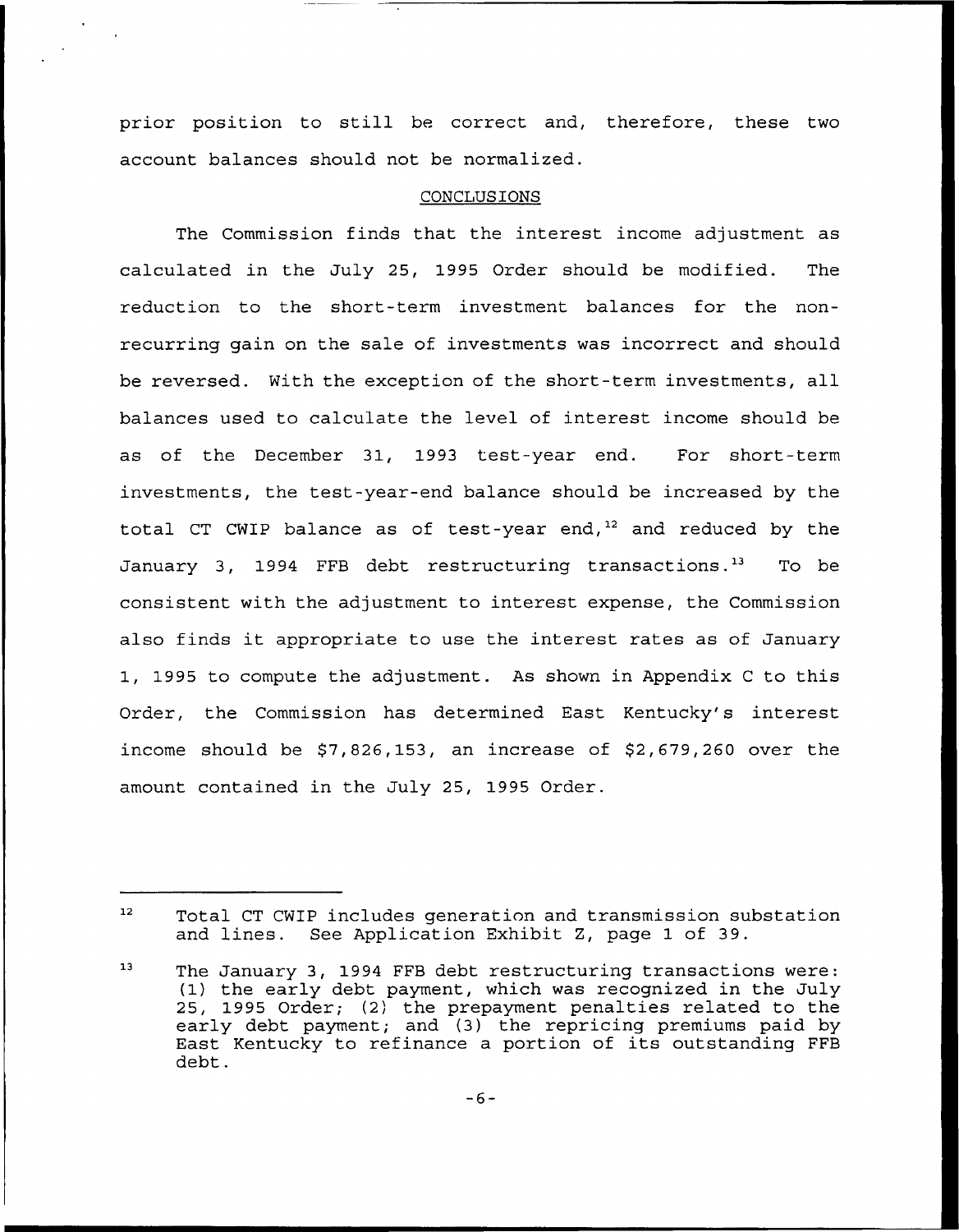The effect of the interest income adjustment on East Kentucky's net income is as follows: $14$ 

| Adjusted<br>Test Period | Rehearing<br>Adjustments | Revised<br>Test Period |
|-------------------------|--------------------------|------------------------|
| \$354,233,226           | \$<br>0                  | \$354,233,226          |
| 265,031,926             |                          | 265,031,926            |
| 89,201,300              | 0                        | 89,201,300             |
|                         |                          |                        |
| 53, 265, 579            | 0                        | 53, 265, 579           |
|                         |                          |                        |
| 5,494,574               | 2,679,260                | 8,173,834              |
| \$41,430,295            | \$2,679,260              | \$44,109,555           |
|                         |                          |                        |

## REVENUE REQUIREMENTS

The Commission approved a Times Interest Earned Ratio ("TIER" ) of 1.15X in calculating East Kentucky's revenue requirements. Recognizing the Commission's decision on the appropriate interest income, to achieve <sup>a</sup> 1.15X TIER East Kentucky must reduce its annual revenues by \$36,177,474,<sup>15</sup> or \$2,683,544 more than the reduction prescribed by the July 25, 1995 Order. This reduction reflects the interest income decision and a corresponding reduction in the PSC Assessment of \$4,291.<sup>16</sup> This reduction in revenue should produce net income of \$7,989,928, which should be sufficient to meet East Kentucky's operating needs and the requirements of servicing its long-term debt. This reduction in revenue will

<sup>14</sup> Adjusted Test Period from July 25, 1995 Order, at 19.

<sup>&</sup>lt;sup>15</sup> Appendix B reflects the amount of reduction for each of the 18 distribution cooperatives served by East Kentucky.

<sup>16</sup> Due to calculation and computer rounding, the PSC Assessment reduction is \$7 larger than the mathematical difference between the interest income increase and the additional<br>reduction in revenues. The resulting net income is reduction in revenues. consequently increased by \$7.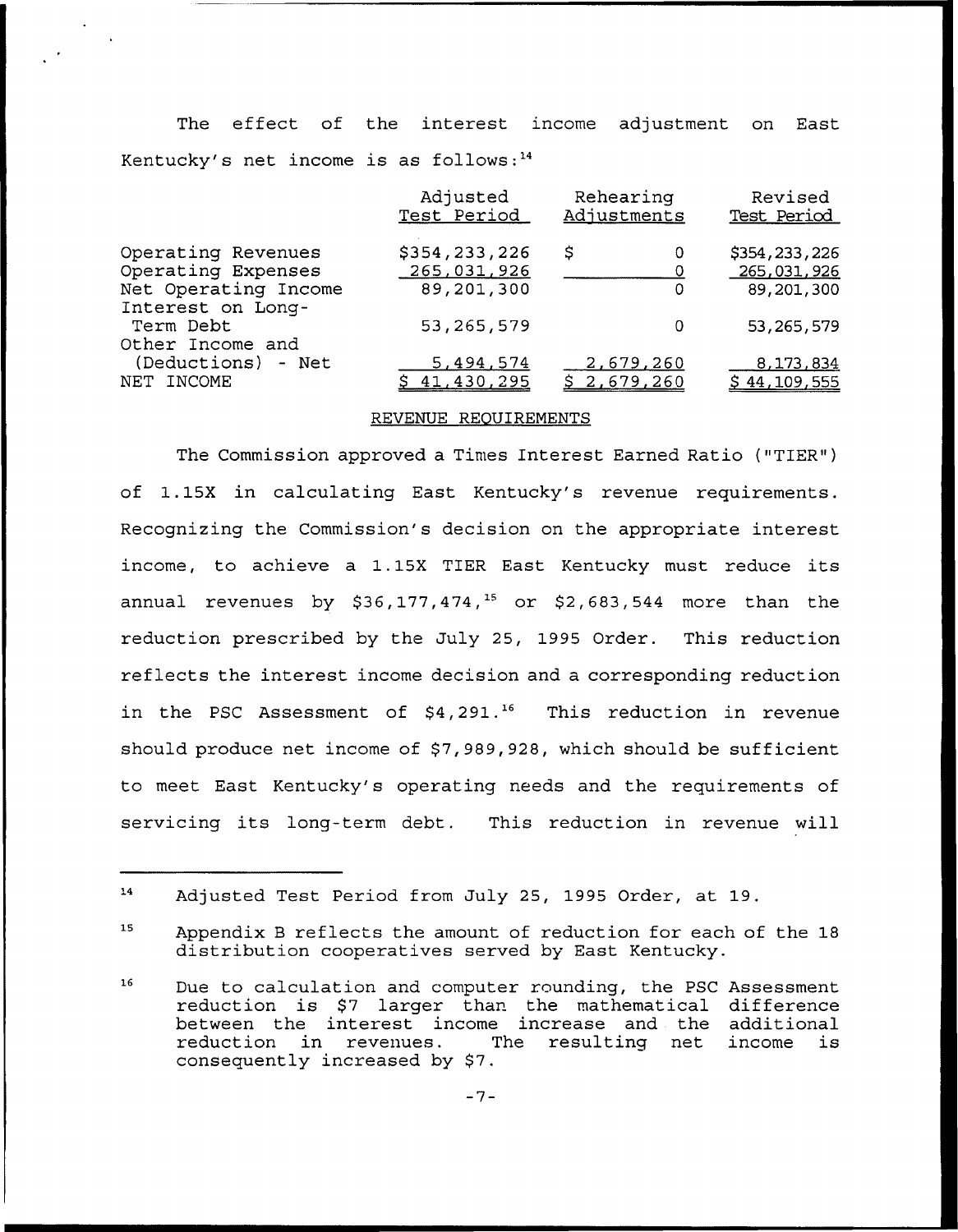result in an 8.01 percent rate of return on net investment rate base.

# REVENUE ALLOCATION AND RATE DESIGN

East Kentucky recommended that a revenue decrease in the range of \$1 million be allocated fully to its Section E Rate Schedule and indicated a preference for applying the full amount of the decrease to its Section <sup>E</sup> off-peak energy rate. As an alternative, East Kentucky suggested applying the decrease to the Section <sup>E</sup> demand charge. The AG made no recommendation on either revenue allocation or rate design in the rehearing phase of this case.

The decrease will be allocated consistent with the allocation of the initial decrease granted by the Commission's July 25, 1995 Order. This means all rate schedules will receive decreases based on class revenue requirements, with the exception of Inland Container which warrants no further rate decrease based on the cost-of-service studies presented by both East Kentucky and the AG.

The decrease allocated to Sections <sup>B</sup> and <sup>C</sup> is reflected in a further reduction in their energy rates." For Section E, the decrease is allocated to on-peak and off-peak sales in the same proportions as previously approved. The full amount of the on-peak decrease is achieved through a reduced demand charge while the offpeak decrease is reflected in a reduction to the off-peak energy rate. This rate design and intra-class allocation best maintains

<sup>&</sup>lt;sup>17</sup> The energy rate for Section A, which presently serves no customers, will receive the same decrease as Sections <sup>B</sup> and C, consistent with the Commission's rate decision in the July 25, 1995 Order.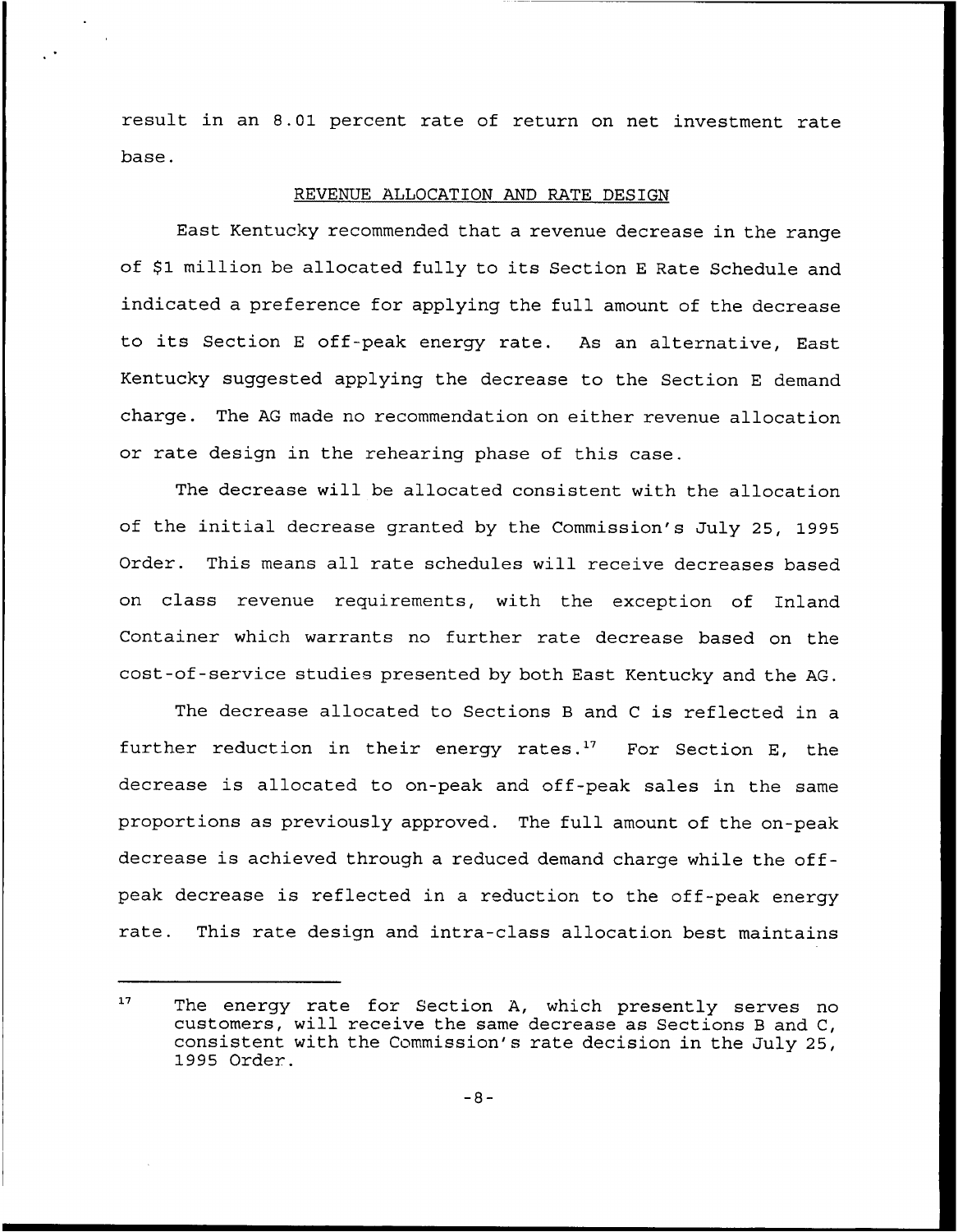the balance of on-peak and off-peak sales' responsibility for fixed cost recovery established in the July 25, 1995 Order.

IT IS THEREFORE ORDERED that:

1. The rates in Appendix <sup>A</sup> are approved for service rendered by East Kentucky on and after March 1, 1996.

2. Within 20 days from the date of this Order, East Kentucky shall file with the Commission revised tariff sheets setting out the rates approved herein.

Done at Frankfort, Kentucky, this28th day of February, 1996.

PUBLIC SERVICE COMMISSION

 $Chdirm$ a $\,$ 

Vice Chairman Commissioner

ATTEST Executive Director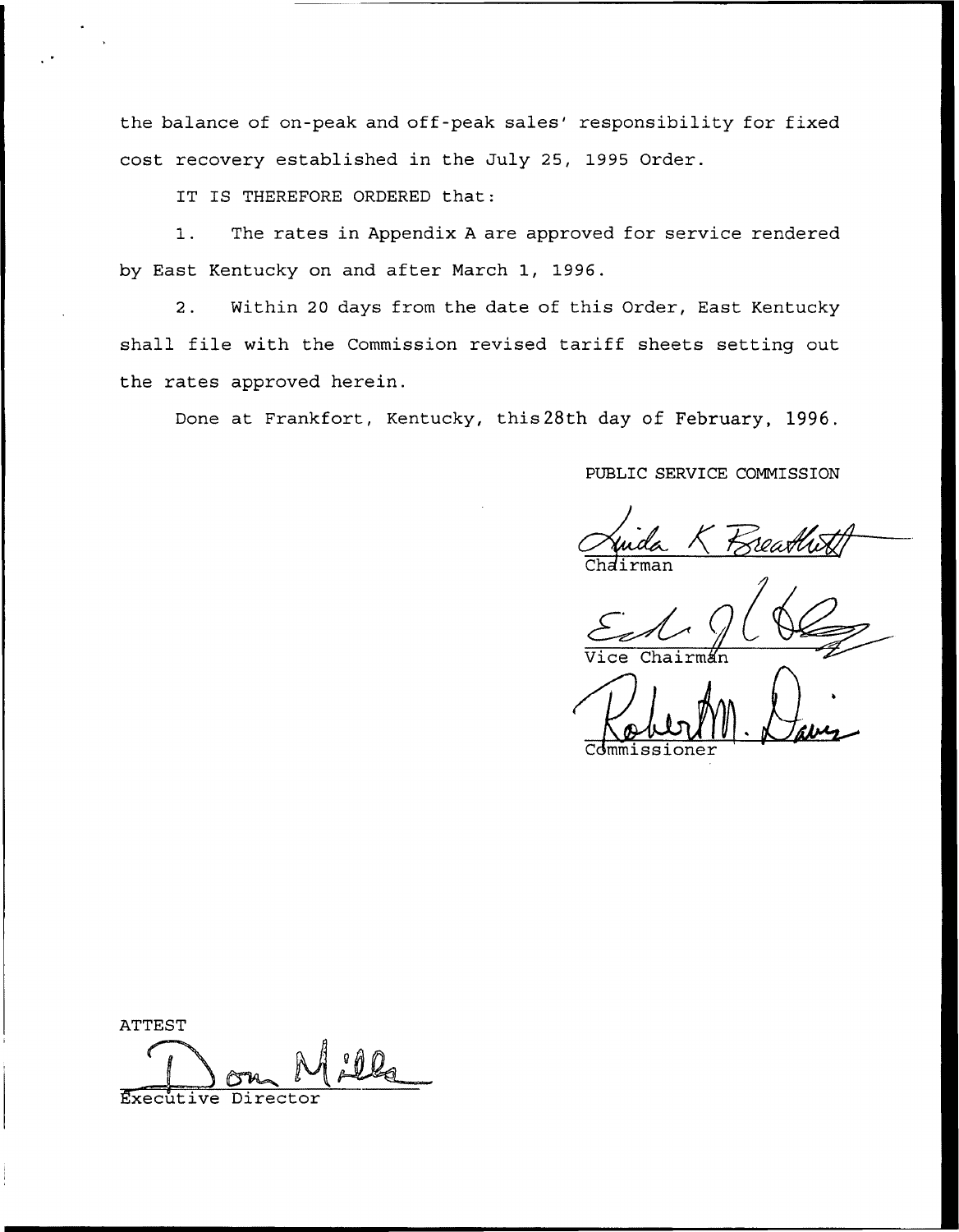#### APPENDIX A

APPENDIX TO AN ORDER OF THE KENTUCKY PUBLIC SERVICE COMMISSION IN CASE NO. 94-336 DATED FEBRUARY 28, 1996

The following rates and charges are prescribed for the member system cooperatives served by East Kentucky Power Cooperative, Inc. All other rates and charges not specifically mentioned herein shall remain the same as those in effect under authority of this Commission prior to the effective date of this Order.

# WHOLESALE POWER RATE SCHEDULE

# Section <sup>A</sup>

Monthlv Rate

Energy Charge per KWH  $$0.019785$ 

Section B

Monthlv Rate

Energy Charge per KWH  $$0.019785$ 

Section <sup>C</sup>

Monthlv Rate

Energy Charge per KWH  $$0.019785$ 

# Section E

# Monthlv Rate

Demand Charge per KW of Billing Demand  $$6.92$ 

Energy Charge per KWH:

Off-Peak  $$0.019578$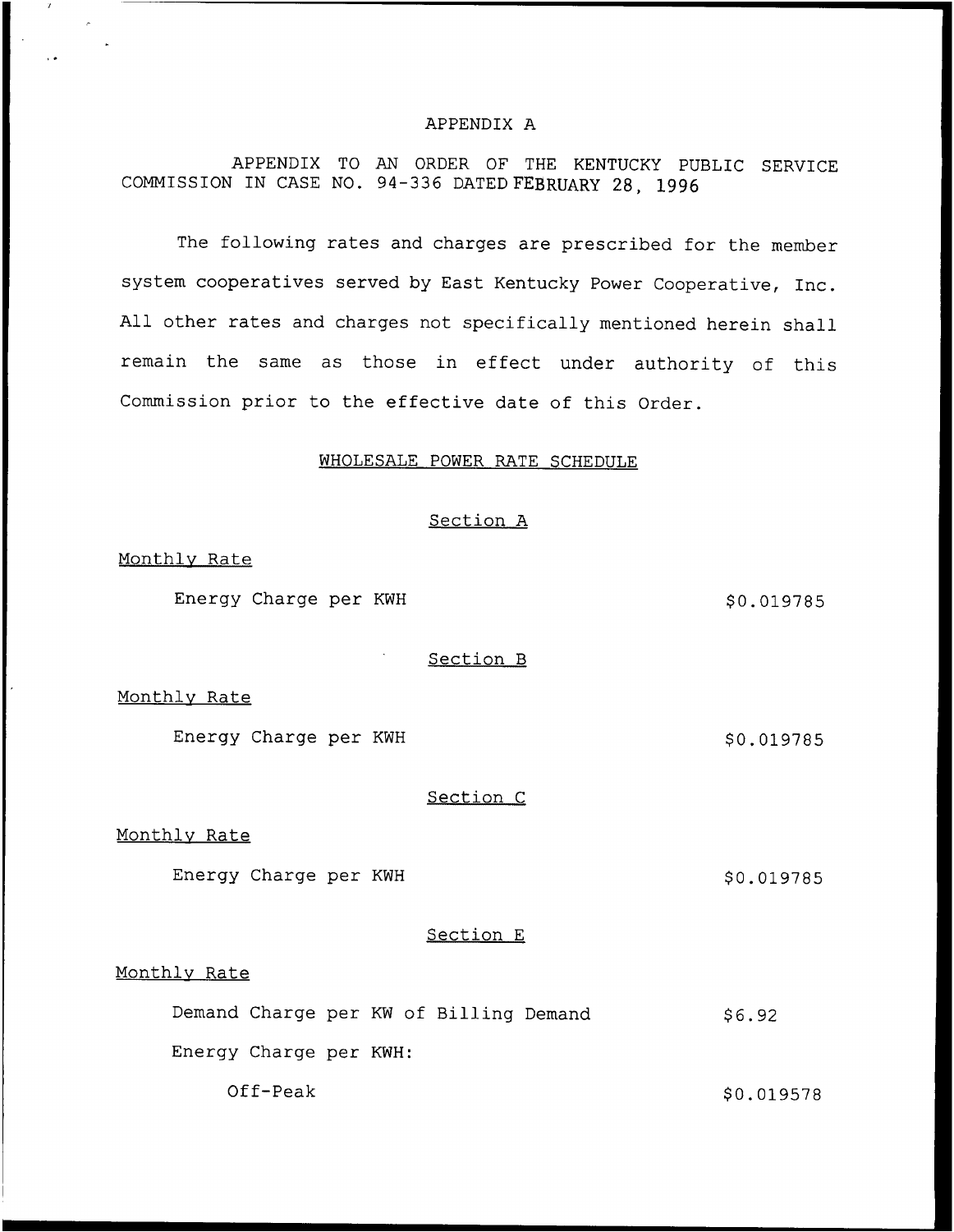#### APPENDIX B

APPENDIX TO AN ORDER OF THE KENTUCKY PUBLIC SERVICE COMMISSION IN CASE NO. 94-336 DATED FEBRUARY 28, 1996

East Kentucky Power Cooperative, Inc. has been granted a further rate reduction of  $$2,683,544$  herein which is in addition to the reduction of \$33,493,930 previously Ordered. The resulting total rate reduction is \$36,177,474. The total wholesale power reduction for each of the distribution cooperatives served by East Kentucky Power Cooperative, Inc. is set forth below.

| Cooperative Name                | Amount           |
|---------------------------------|------------------|
| Big Sandy R.E.C.C.              | \$1,296,791      |
| Blue Grass R.E.C.C.             | 2,309,091        |
| Clark R.E.C.C.                  | 1,660,316        |
| Cumberland Valley R.E.C.C.      | 2,618,687        |
| Farmers R.E.C.C.                | 1,647,363        |
| Fleming-Mason R.E.C.C.          | 3,022,725        |
| Fox Creek R.E.C.C.              | 726,253          |
| Grayson R.E.C.C.                | 1,006,239        |
| Harrison County R.E.C.C.        | 925,161          |
| Inter-County R.E.C.C.           | 1,318,868        |
| Jackson County R.E.C.C.         | 3,495,784        |
| Licking Valley R.E.C.C.         | 1, 131, 751      |
| Nolin R.E.C.C.                  | 2,492,482        |
| Owen Electric Cooperative       | 2,954,899        |
| Salt River Electric Cooperative | 2,965,123        |
| Shelby R.E.C.C.                 | 1,289,335        |
| South Kentucky R.E.C.C.         | 3,618,828        |
| Taylor County R.E.C.C.          | <u>1,697,936</u> |
| Total - All Cooperatives *      | \$36,177,632     |

\* Difference in total due to rounding in the calculation of East Kentucky's rates